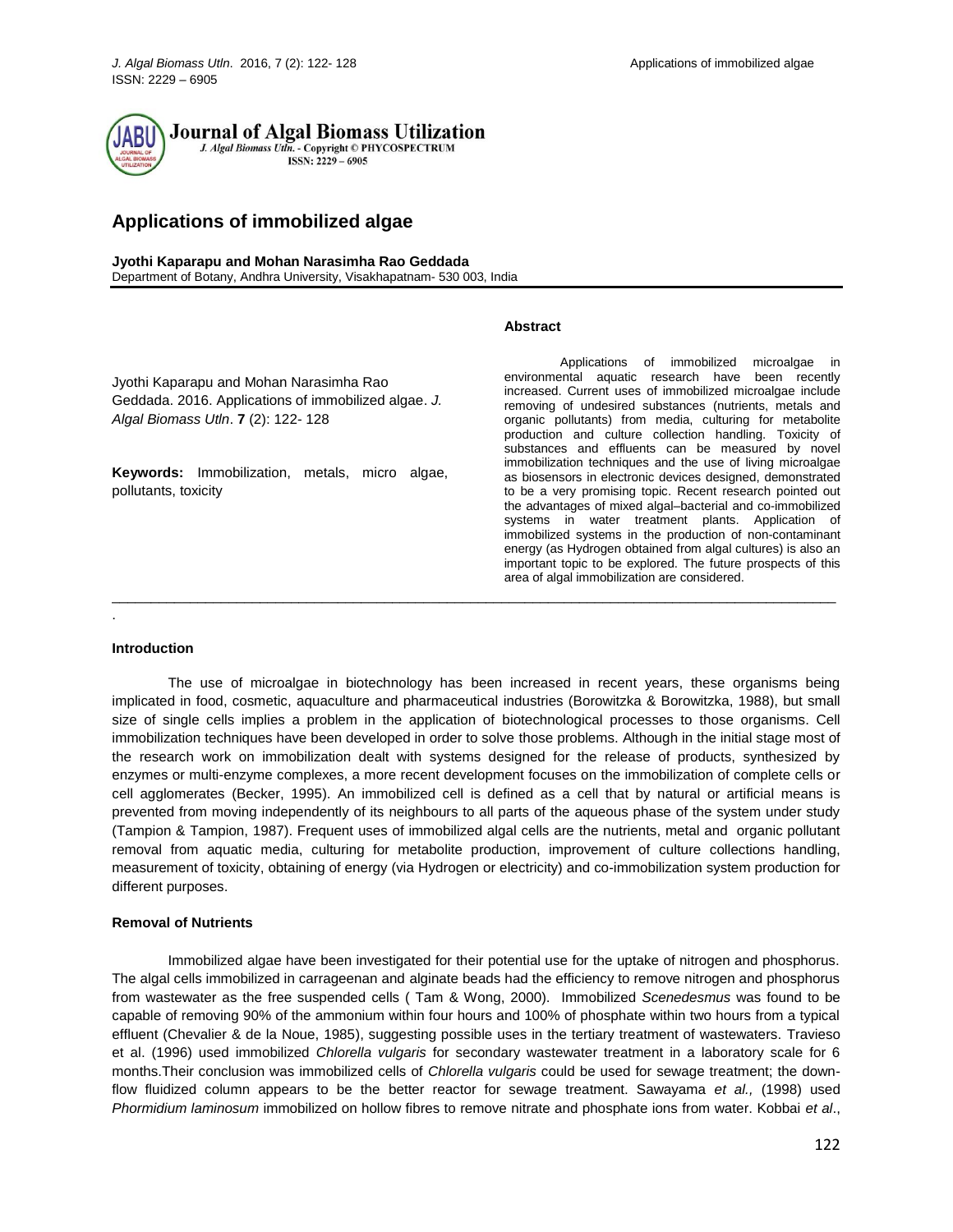(2000) applied the immobilization technique for two green fresh water microalgae *Scenedesmus obliquus* and *Chlorella vulgaris* for wastewater treatment. They reported 86 and 81% phosphorus removal and 100 and 98.4% ammonia removal in the two reactors after 7 days of treatment. Perez *et al.,* (2004) used immobilized *Scenedesmus intermedius* and *Nannochloris sp*. for phosphorus and nitrogen uptake from wastewater.

### **Removal of Metals**

Immobilized algal systems have been tested by many workers for their efficiency in heavy metals removal (Mallik, 2002). Immobilization of biomass also provides protection to cells from metal toxicity (Bozeman et al., 1989). Size of immobilized bead is a crucial factor for use of immobilized biomass in bio-sorption process (Mehta and Gaur, 2005). It is recommended that beads should be in the size range between 0.7 and 1.5 mm, corresponding to the size of commercial resins meant for removing metal ions (Volesky, 2001). Significant uptake of Co, Zn and Mn was also recorded for *Chlorella salina* cells immobilized in alginate (Garnham *et al*., 1992). Travieso *et al*. (2002) designed a bio-alga reactor, which consisted of a pilot scale model that was operated with synthetic wastewater with an initial concentration of 3000 μG/l of cobalt ion. *Scenedesmus obliquus* was immobilized in the reactor, which was operated in a batch mode. They recorded that the maximum removal of cobalt ion of 94.5% was reached after 10 days. The unicellular green microalga, *Chlorella sorokiniana* was immobilized on loofa sponge and successfully used as a new bio-sorption system for the removal of lead (II) ions from aqueous solutions (Akhtar *et al*., 2004).

Moreno-Garrido *et al*. (2005) used the marine microalga *Tetraselmis chui*, to perform a short term heavy metal accumulation experiment. Beads of calcium alginate containing the algal cells were exposed to 820 μG L<sup>-1</sup> Cu and 870 μG L<sup>-1</sup> Cd during a 24 hour period and reported that practically all Cu was removed by the beads. Martinez *et al*. (2006) developed a method for mercury speciation in water using columns packed with *Chlorella vulgaris*  immobilized on silica gel. This method was applied to the analysis of tap, sea and wastewater samples. Binding of metals to algal surface occurs in living and non-living algae (Greene and Bedell, 1990), cell surface area being a major parameter in the uptake of metals by microalgae (Khoshmanesh *et al*., 1997). Dead cells can be very efficient in accumulating metals (Donmez *et al*., 1999). In addition, non-living biomass can be immobilized in a granular or polymeric matrix and used in conventional ion exchange equipment (Volesky, 1990). The advantages of using inactive or dead biomass over ion exchange resins can include lower cost, improved selectivity for specific metal interest, easy regeneration and in some cases higher capacity (Volesky, 1990). Packed-bed columns containing immobilized cells seem to be very efficient in the removal of metals from aquatic media (Moreno-Garrido *et al.,* 2002). Tan *et al*. (2002) investigated the bio-sorption of copper by inactivated biomass of the brown seaweed *Sargassum baccularia*, immobilized into polyvinyl alcohol gel beads. Noble metals can also be accumulated by algae and selectively eluted from them (Guo *et al.*, 2000). Gee and Dudeney (1987) described the adsorption of gold from a dissolved metal mixture by *C. vulgaris and Spirulina platensis* immobilized in Ca-alginate. Kishore et al.,2006, carried out biosorption studies for removal of chromium using immobilized marine microalgae *Isochrysis galbana* in Caalginate.

# **Removal of organic pollutants**

Aksu and Tezer (2005) studied the biosorption of three reactive dyes onto dead biomass of *C. vulgaris*, concluding that dye sorption was highly dependent on pH. Few works describing algal capacity for degrading oil have been published. Chaillan *et al.* (2006) described the appearance of cyanobacterial mats (*Phormidium animale*) in petroleum-polluted site. Radwan *et al.*, 2002 confirmed that the macroalgae covered with biofilm-forming bacteria can be able to degrade oil (Radwan *et al*., 2002). *Chlorella sorokiniana* in aggregation with bacteria was able to successfully remove salicylate from a photobioreactor in an experiment described by Munoz *et al*. (2006). Hydrocarbons, nevertheless, have been reported to be degraded by Ca-alginate immobilized colorless *Prototheca zopfii* (Yamaguchi *et al*., 1999).

# **Culturing for metabolite production**

Microalgae has been used as biocatalysts in biotransformation and de novo biosynthesis (Ignacio 2008). Biotransformation of phenylpropanoid compounds to HPLC-detectable vanilla flavour metabolites by free and Caalginate immobilized cells of Haematococcus pluvialis was described by Tripathi *et al*. (2002). Immobilized cells showed higher vanillin accumulation than free cells. Santos-Rosa *et al.* (1989) described transformation of nitrite into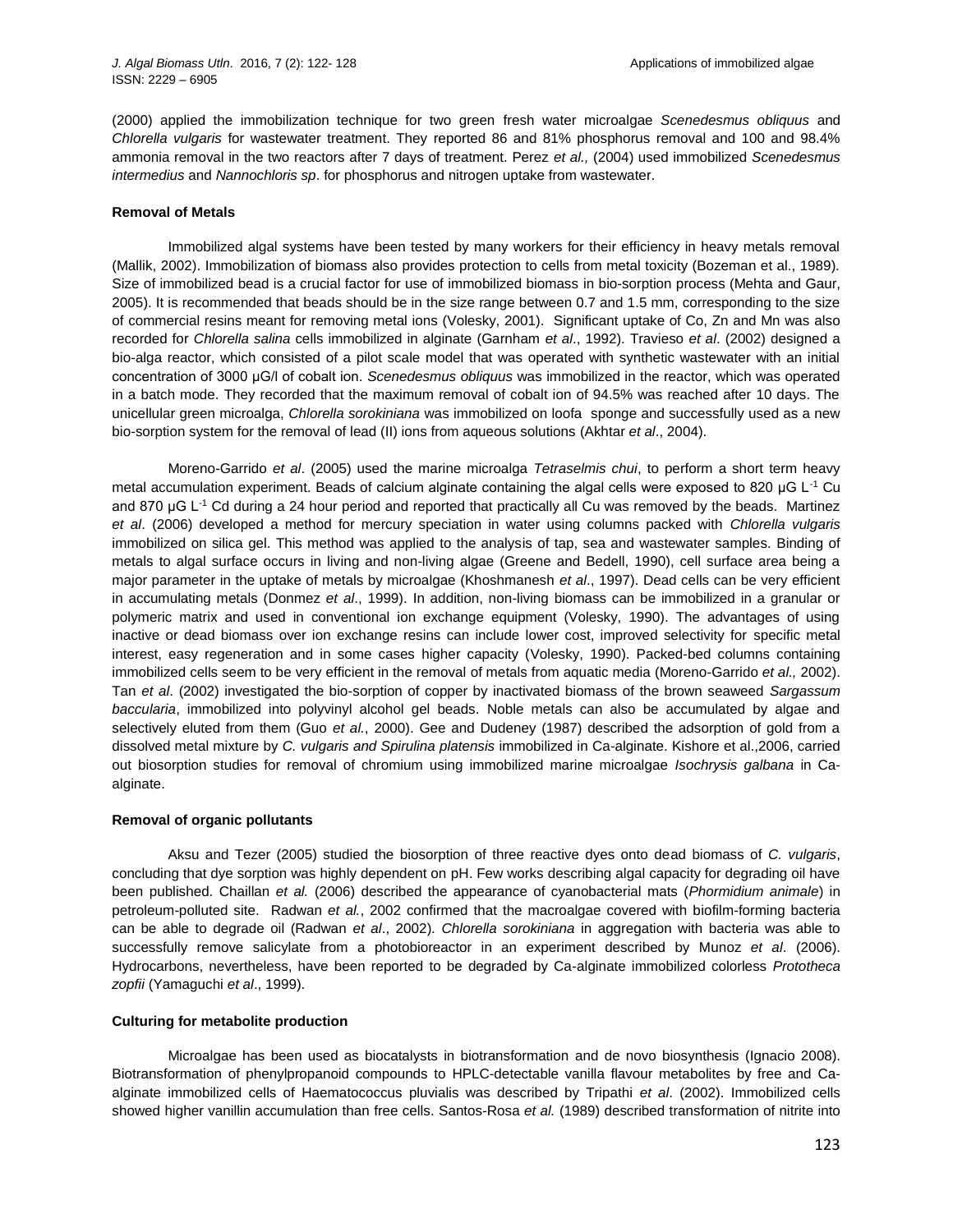ammonium in a medium containing L-methionine-D, L-sulphoximine and the inhibitor of glutamine synthetase, ) by the use of a Ba-alginate immobilized mutant strain of *Chlamydomonas reindhartii*. Production of polysaccharides by the unicellular red algae *Porphyridium cruentum* immobilized in polyurethane foams was studied by Thepenier *et al*. (1985). At the beginning of the tests, no oxygen evolution was observed in immobilized cultures, due to high degree of cellular destruction, although after many flushing rinses, survival colonies began to grow again. When culture reaches stationary phase, production of polysaccharides was noticeable.

## **Culture collection handling**

Long-term storage of microalgae culture is a very interesting topic, saving human and economic resources.The physiological activities of Ca alginate entrapped *Scenedesmus quadricauda* cells were maintenaned by Chen (2001), upto three years by storage in darkness at 4°C without culture medium, with the starving symptom of pyrenoid disappearance.After replacing long-term stored beads in fresh media, the number of immobilized coenobia increased by 40 times in four weeks. Chen, (2003) repeated the experience with *Isochrysis galbana*, achieving good results after one year of storage. Joo *et al*., (2001) immobilized four microalgal species viz., Dunaliella bardawil, Chlorella minutissima, Pavlova lutheri and Haematococcus pluvialis in Ca-alginate beads and achieved higher concentration of encapsulated cells. Nowak *et al*., (2005) designed a system based in a 96-well plate where a membrane filter, which immobilizes algal strains, constitutes the bottom of each well. This allows culturing of several microalgal strains with less effort, time and money.

## **Toxicity Measurement**

Microalgae have been found to be sensitive organisms to different pollutants (Leon *et al*., 2001) in toxicity bioassays, possibly due to their high surface/volume ratio. Bozeman *et al.* (1989), in a pioneering work, compared the toxicity of seven pollutants such as Cd, Cu, Hydrothol, Glyphosate, pentachlorophenol, Paraquat and sodium dodecyl sulphate to free and immobilized cells of the green microalga *Selenastrum capricornutum* , suggesting the possibility of the use of immobilized systems in toxicity experiments. Several studies on toxicity of metals on algae confirmed the deleterious effect of metals to biological macromolecules (Tripathi *et al*., 2004). Toxicity assessment of a number of pesticides to immobilized cultures of the green alga *Selenastrum capricornumtum* was adopted by Abdel-Hamid, (1996). Naessens *et al*. (2000) constructed a new biosensor for the detection of some herbicides viz., diuron, atrazine and simazine) based on kinetic measurements of chlorophyll-a fluorescence in immobilized *Chlorella vulgaris* cells. Slijkerman *et al*. (2005) studied the use of an in situ assay with immobilized *Chlorella vulgaris* as an indicator of effects on ecosystem functioning with regard to primary production. They used the herbicide linuron to induce direct effects on primary producers. Luan *et al*. (2006) studied the removal and degradation of tributyltin (TBT) contamination levels by alginate immobilized *Chlorella vulgaris* beads.Their results suggested that the alginate immobilized alga *C.vulgaris* was able to continuously detoxify TBT into DBTand MBT for six consecutive cycles. Awasthi and Rai (2005) used immobilized *Scenedesmus quadricauda* to assess the toxicity of nickel, zinc and cadmium on nitrate uptake.

#### **Production of energy (electricity or hydrogen)**

Bioproduction of hydrogen has demonstrated to be environmental friendly and less energy consumer when compared with thermochemical and electrochemical processes (Kapdan and Kargi, 2006). Some algae are able to produce hydrogen under stress conditions (Melis, 2002) such as the deprivation of sulphur-nutrients in green algae. Lack of sulphur prevents the protein synthesis and algae cannot perform the turnover of specific photosystem-II reaction centre protein. Then, photochemical activity of PSII declines in the absence of sulphur and oxygen is released to the media at lower rates than O<sub>2</sub> consumption. Dante (2005) used C. reindhartii for the same experiment. Co-firing of microalgal biomass with coal is another power-generating procedure. CO<sub>2</sub> produced in power-plant fuel gas can be used to improve microalgal growth. Microalgal biomass obtained in this way is burned again in the same power plant (Kadam, 2002). This could be a suitable way of reducing the high amounts of carbon dioxide produced globally.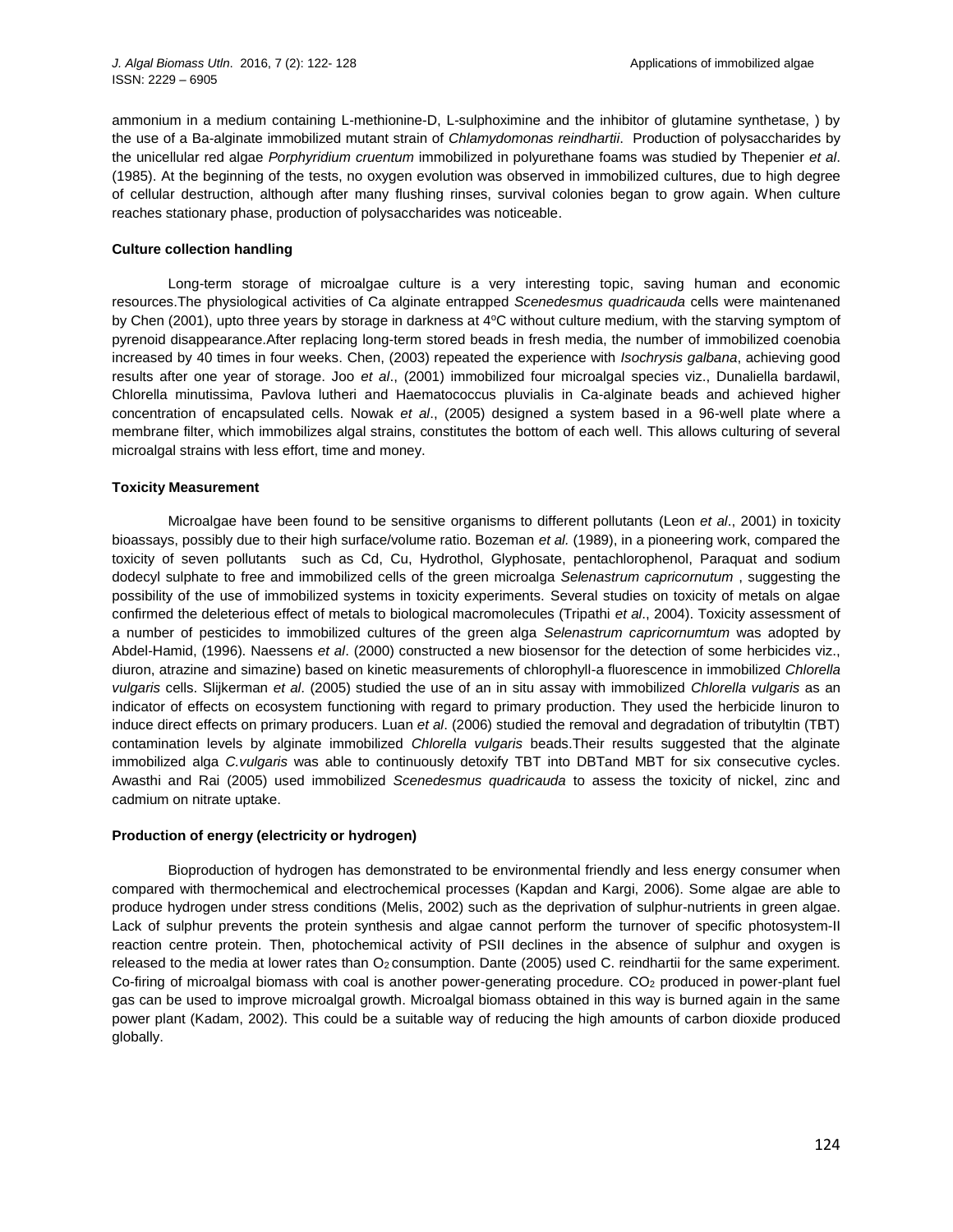### **Co-immobilized systems**

Efforts have been made in the field of co-immobilization (Nagase *et al.*, 2006). De-Bashan et al. (2004) coimmobilized *Chlorella* sp.with a microalgae growth-promoting bacterium (*Azospirillum brasiliense*) in Ca-alginate beads. This bacterium is not able to remove nutrients from wastewaters, but enhances growth of immobilized algae. Co-immobilized biological system removed higher percentages of nutrients from wastewaters (100% of ammonium, 15% nitrate and 36% of phosphorus) when compared with immobilized algal cells without bacteria (75% ammonium, 6% nitrate and 19% phosphorus) (Ignacio, 2008). Munoz and Guieysse (2006) reviewed the interactions between algae and bacteria in processes designed for the treatment of hazardous contaminants. Production of oxygen by algae improves degradation of substances that must be degraded aerobically. Consumption of CO<sub>2</sub> and extracellular matter production by algae can enhance bacterial growth rate, as well as CO<sub>2</sub> and growth promoter substances production by bacteria can enhance microalgal growth.

## **Future prospects**

The algal immobilization is still an open area for various researches in different fields. The technology of immobilized algae proved to be very efficient in remediation, heavy metals removal and toxicity assessment. One of the most promising areas of research is using this technology to reduce environmental pollutions through bio-sorption and biodegradation of many harmful compounds. Immobilization techniques can be used in molecular biology, as plasmid stability in immobilized cells has been reported (Cassidy *et al*., 1996). Risk of unwanted mutations is reduced when cells are immobilized (Codd, 1987).Genetic manipulation of immobilized cyanobacteria (hydrogenase negative gene) could also improve hydrogen generation processes (Das and Veziroglu, 2001). Immobilized microalgae have been recently used as a tool for water quality control in fish culture. The use of microalgae in the design of biosensors is a very recent and interesting topic in biotechnology (Chouteau *et al.*, 2004). Combinations of solar energy and algal immobilization technologies can be successfully used in industrial processes (Mallick, 2002).

**Acknowledgments**: One of the authors, Jyothi Kaparapu (Post Doctoral Fellow) is thankful to University Grants Commission, New Delhi, Government of India for providing financial assistance.

### **References:**

Abdel-Hamid, M.I., 1996. Development and application of a simple procedure for toxicity testing using immobilized algae. *Wat. Sci.Technol.,* 33: 129–38

Akhtar, N., J. Iqbal and M. Iqbal, 2004. Enhancment of lead (II) biosorption by microalgal biomass immobilized into loofa (*Luffa cylindrical*) sponge. *Wiley Interscience J.,* 4: 171–8

Aksu, Z., Tezer, S., 2005. Biosorption of reactive dyes on the green alga Chlorella vulgaris. *Process Biochem*. 40, 1347–1361.

Awasthi, M. and L.C. Rai, 2005. Toxicity of nickel, zinc and cadmium to nitrate uptake in free and immobilized cells of *Scenedesmus quadricauda*. *Ecotoxicol. Environ. Safe,* 61: 268–72

Becker, E.W., 1995. *Microalgae, Biotechnology and Microbiology,* P: 293. Cambridge University Press.

Bozeman, J., Koopman, B., Bitton, G., 1989. Toxicity testing using immobilized microalgae. *Aquat. Toxicol*. 14, 345– 352.

Borowitzka, M.A., Borowitzka, J.L., 1988. Micro-algal biotechnology. Cambridge University Press, Cambridge.

Cassidy, M.B., Lee, H., Trevors, J.T., 1996. Environmental applications of immobilized cells: a review. *J. Ind. Microbiol.* 16, 79–101.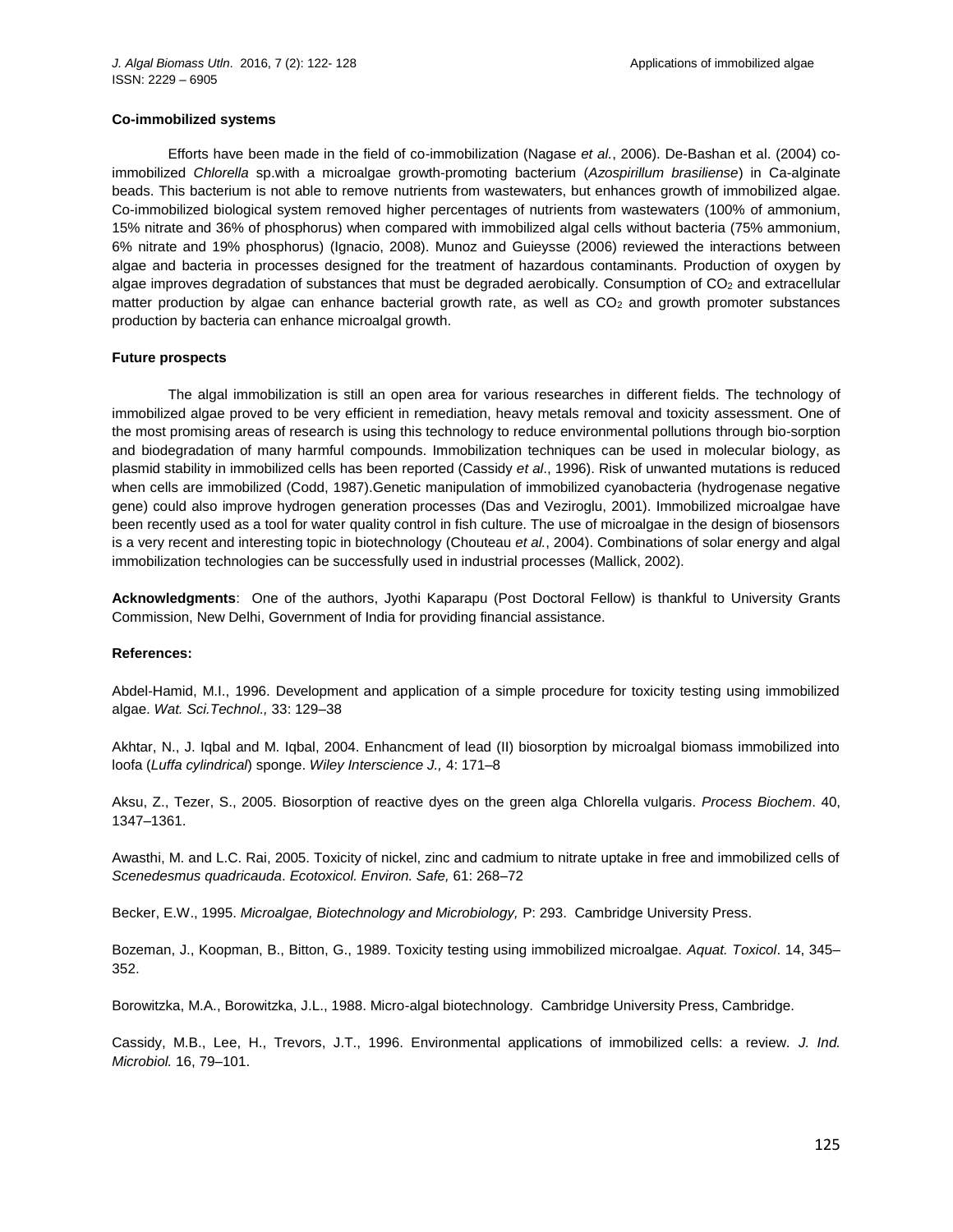Chaillan, F., Gugger, M., Saliot, A., Coute´, A., Oudot, J., 2006. Role of cyanobacteria in the biodegradation of crude oil by a tropical cyanobacterial mat. *Chemosphere* 62, 1574–1582.

Chen, Y.-C., 2001. Immobilized microalga Scenedesmus quadricauda (Chlorophyta, Chlorococcales) for long-term storage and application for water quality control in fish culture. *Aquaculture* 195, 71–80.

Chen, Y.-C., 2003. Immobilized Isochrysis galbana (Haptophyta) for longterm storage and applications for feed and water quality control in clam (Meretrix lusoria) cultures. *J. Appl. Phycol.* 15, 439–444.

Chevalier, P. and J. de la Noue, 1985b. Efficiency of immobilized hyperconcentrated algae for ammonium and orthophosphorus removal from wastewater. *Biotechnol. Let.*, 7: 395–400

Chouteau, C., Dzyadevych, S., Chovelon, J.M., Durrieu, C., 2004. Development of novel conductometric biosensors based on immobilized whole cell Chlorella vulgaris microalgae. *Biosen. Bioelectron*. 19,1089–1096.

Codd, G.A., 1987. Immobilized micro-algae and cyanobacteria. Br. Phycol. Soc. Newslett. 24, 1–5.

Dante, R.C., 2005. Hypotheses for direct PEM fuel cells applications of photobioproduced hydrogen by Chlamydomonas reindhartii. *Int. J. Hydrogen Energy* 30, 421–424.

Das, D., Veziroglu, T.N., 2001. Hydrogen production by biological processes: a survey of literature. *Int. J. Hydrogen Energy* 26, 13–28.

De-Bashan, L.E., Hernandez, J.P., Morey, T., Bashan, Y., 2004. Microalgaegrowth-promoting bacteria as ''helpers'' for microalgae: a novel approach for removing ammonium and phosphorus from municipal wastewater. *Water Res.* 38, 466–474.

Do¨nmez, G.C., Aksu, Z., Ozturk, A., Kutsal, T., 1999. A comparative study on heavy metal biosorption characteristics of some algae. *Process Biochem.* 34, 885–892.

Garnham, W.G., G.A. Codd and M.G. Gadd, 1992. Accumulation of Cobalt, Zinc and manganese by the estuarine green *Chlorella salina* immobilized in alginate microbeads. *Environ. Sci. Technol*., 26: 1764–70

Gee, A.R., Dudeney, A.W.L., 1987. Adsorption and crystallization of gold at biological surfaces. In: International Symposium on Biohydrometallurgy. Warwick, UK.

Greene, B. and G.W. Bedell, 1990. Algal gels or immobilized algae for metal recovery. *In*: Akatsuka, I. (ed.), *Introdution to Applied Phycology,* Pp: 137–49. SPB Academic Publishing by, The Hague, the Netherlands

Guo, P., Wang, J., Li, X., Zhu, J., Reinert, T., Heitmann, J., Spemann, D., Vogt, J., Flagmeyer, R.H., Butz, T., 2000. Study of metal bioaccumulation by nuclear microprobe analysis of algae fossils and living algae cells. *Nucl. Instrum. Methods* B 161–163, 801–807.

Ignacio Moreno-Garrido.2008. Microalgae immobilization: Current techniques and uses. *Bioresource Technology* 99, 3949–3964

Joo, D.S., Cho, M.G., Lee, J.S., Park, J.H., Kwak, J.K., Han, Y.H., Bucholz, R., 2001. New strategy for the cultivation of microalgae usingmicroencapsulation. *J. Microencapsul.* 18, 567–576.

Kadam, K.L., 2002. Environmental implications of power generation via coal-microalgae cofiring. *Energy* 27, 905– 922.

Kapdan, I.K., Kargi, F., 2006. Bio-hydrogen production from waste materials. *Enzyme Microb. Technol*. 38, 569–582.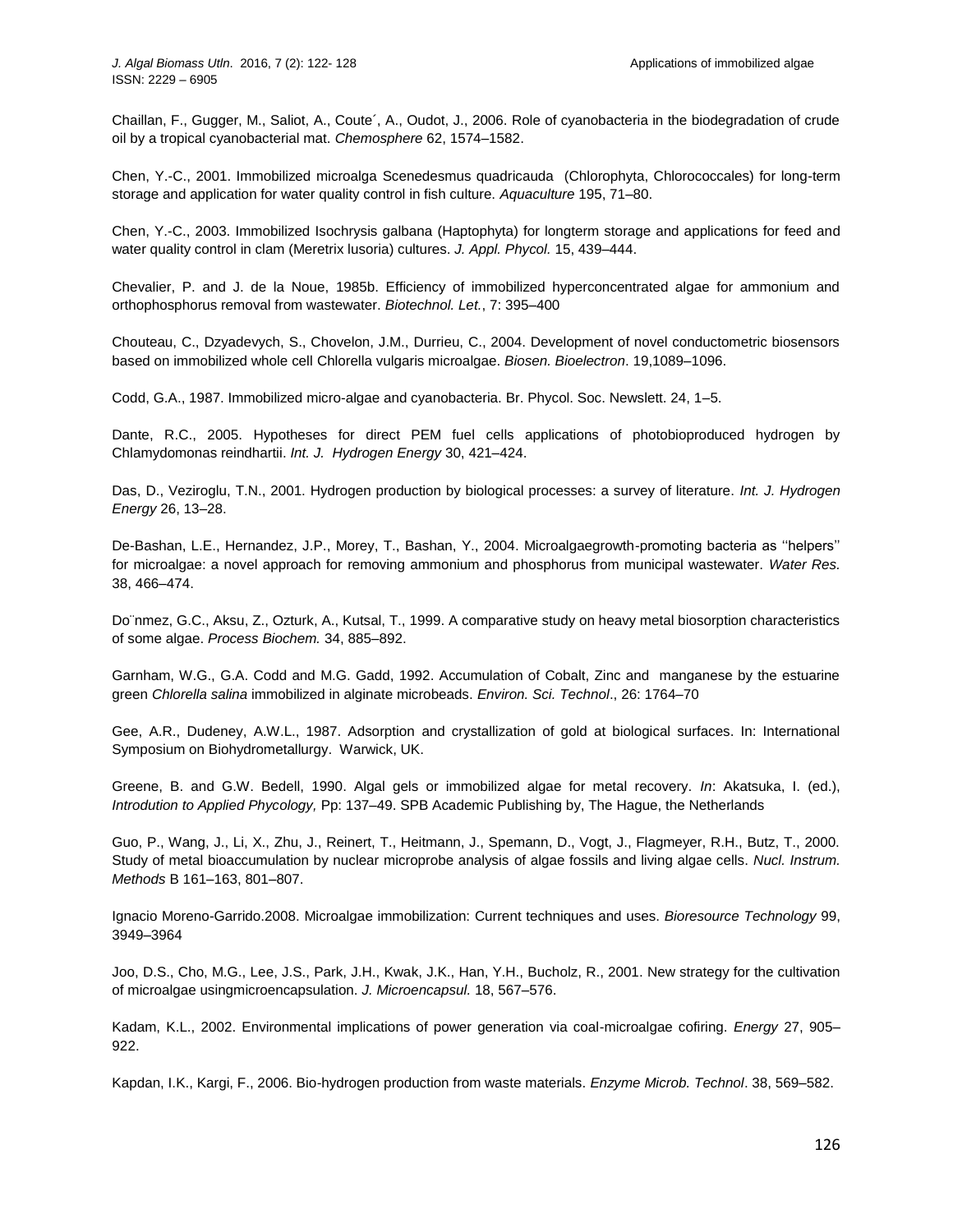Khoshmanesh, A., Lawson, F., Prince, I.G., 1997. Cell surface area as amajor parameter in the uptake of cadmium by unicellular greenmicroalgae. *Chem. Eng. J.* 65, 13–19.

Kishore Kumar, K., Krishna Prasad, M., Sarada, B., Murthy ,Ch.V.R. 2013. Entrapment of marine microalga,*Isochrysis galbana*, for biosorption of Cr(III) from aqueous solution: isotherms and spectroscopic characterization. *Appl Water Sci* 3, 85–92

Kobbai, I., A.E. Dewedar, O. Hammouda, M.S. Abdel Hameed and E. May,2000. Immobilized algae for wastewater treatment. *Proc. 1st Int. Conf. Biol. Sci. (ICBS) Fac. Sci. Tanta University,* 1: 114–22

Leon, R., Garbayo, I., Herna´ndez, R., Vigara, J., Vilchez, C., 2001. Organic solvent toxicity in photoautotrophic unicellular microorganisms.*Enzyme Microb. Technol*. 29, 173–180.

Luan,T.G., J.Jin, S.M.N. Chan,Y.S. Wong and N.F.Y. Tam, 2006. Biosorption and biodegradation of tributyltin (TBT) by alginate immobilized *Chlorella vulgaris* beads in several treatment cycles. *Process Biochem*., 41: 1560–65

Mallick, N., 2002. Biotechnological potential of immobilized algae for wastewater N, P and metal removal: A review. *Biometals,* 15: 377– 90

Melis, A., 2002. Green alga hydrogen production: progress, challenges and prospects. *Int. J. Hydrogen Energy* 27, 1217–1228.

Mehta, S.K. and J.P. Gaur, 2005. Use of algae for removing heavy metal ions from wastewater: progress and prospects. *Crit. Rev. Biotechnol.,*25: 113–52

Moreno-Garrido, I., Codd, G.A., Gadd, G.M., Lubia´n, L.M., 2002. Cu and Zn accumulation by calcium alginate immobilized marine microalgal cells of *Nannochloropsis gaditana* (EUSTIGMATOPHYCEAE). *Cienc. Mar.* 28, 107– 119

Munoz, R.,Alvarez, M.T., Mun˜oz, A., Terrazas, E., Guieysse, B.,Mattiasson, B., 2006. Sequential removal of heavy metals ions andorganic pollutants using an algal–bacterial consortium. *Chemosphere*.63, 903–911.

Munoz, R., Guieysse, B., 2006. Algal–bacterial processes for the treatment of hazardous contaminants: a review. *Water Res*. 40, 2799–2815.

Nagase, H., Pattanasupong, A., Sugimoto, E., Tani, K., Nasu, M., Hirata,K., Miyamoto, K., 2006. Effect of environmental factors on performance of immobilized consortium system for degradation of carbedazim and 2,4 dichlorophenoxyacetic acid in continuous culture. *Biochem. Eng. J.* 29, 163–168.

Nowak, E.C.M., Podola, B., Melkonian, M., 2005. The 96-well twin-layer system: a novel approach in the cultivation of microalgae. *Protist* .156, 239–251.

Naessens, M. and C. tran-Minh, 2000. Biosensor using immobilized *Chlorella* microalgae for determination of volatile organic compounds. *Sensors and Actuators B: Chemical,* 59: 100–2

Perez, M.V.J., P.S. Castillo, O. Romera, D.F. Moreno and C.P. Martinez,2004. Growth and nutrient removal in free and immobilized planktonic green algae isolated from pig manure. *Enz. Microb. Technol.,* 34: 392–8

Radwan, S.S., Al-Hasan, R.H., Salamah, S., Al-Dabbous, S., 2002. Bioremediation of oily sea water by bacteria immobilized in biofilms coating macroalgae. *Int. Biodeter. Biodegr.* 50, 55–59.

Sawayama, S., K.K. Rao and D.O. Hall, 1998. Nitrate and phosphate ion removal from water by *Phormidium laminosum* immobilized on hollow fibres in a photobioreactor. *Appl. Microbiol. Biotechnol*., 49: 463–8